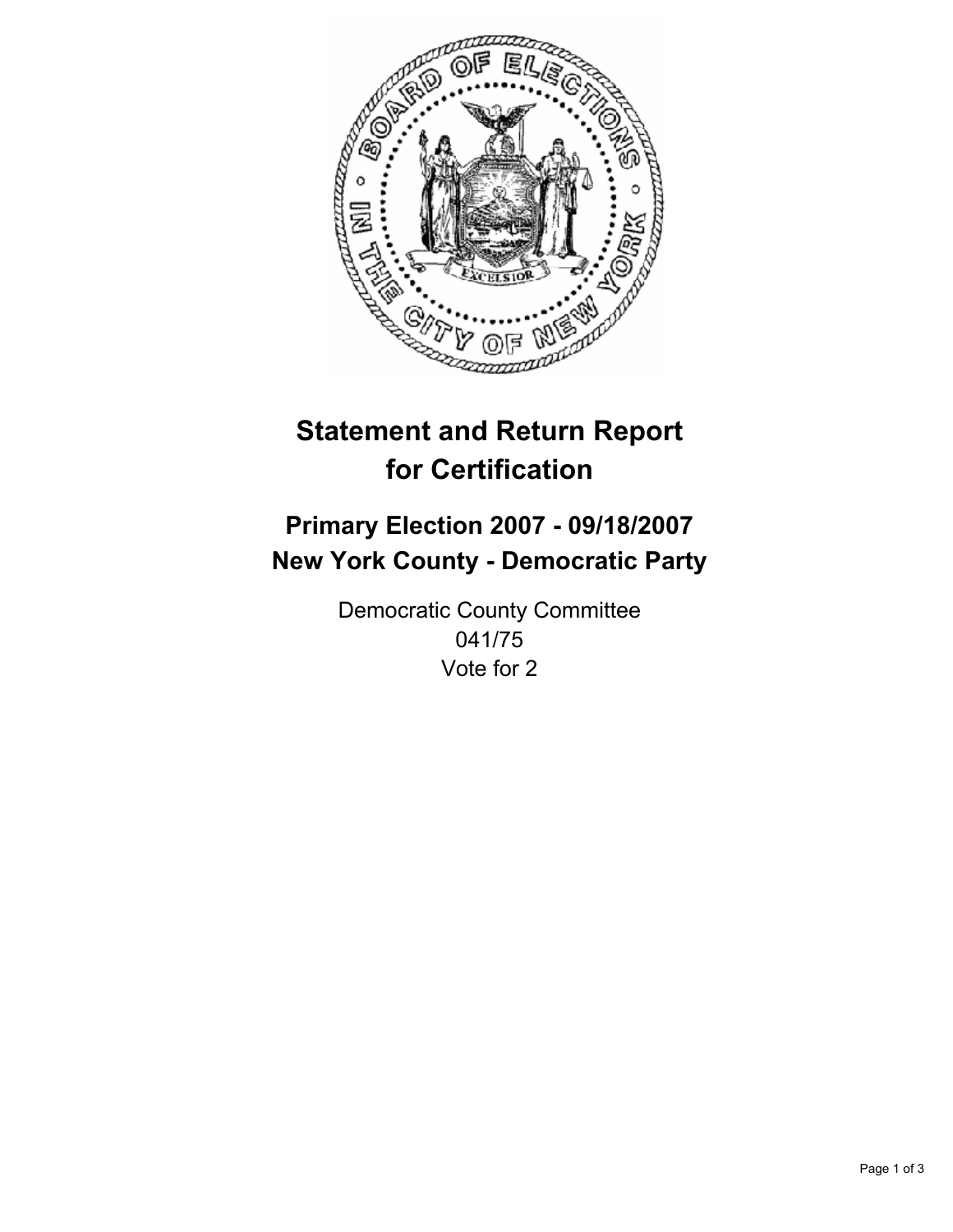

### **Assembly District 75**

| <b>EMERGENCY</b>      | C   |
|-----------------------|-----|
| ABSENTEE/MILITARY     |     |
| AFFIDAVIT             |     |
| <b>LYNNE CHALEFF</b>  | 53  |
| <b>THOMAS K DUANE</b> | 62  |
| <b>RUTH SHAPIRO</b>   | 21  |
| ROBERT S SIKORSKI     | 22  |
| <b>Total Votes</b>    | 158 |